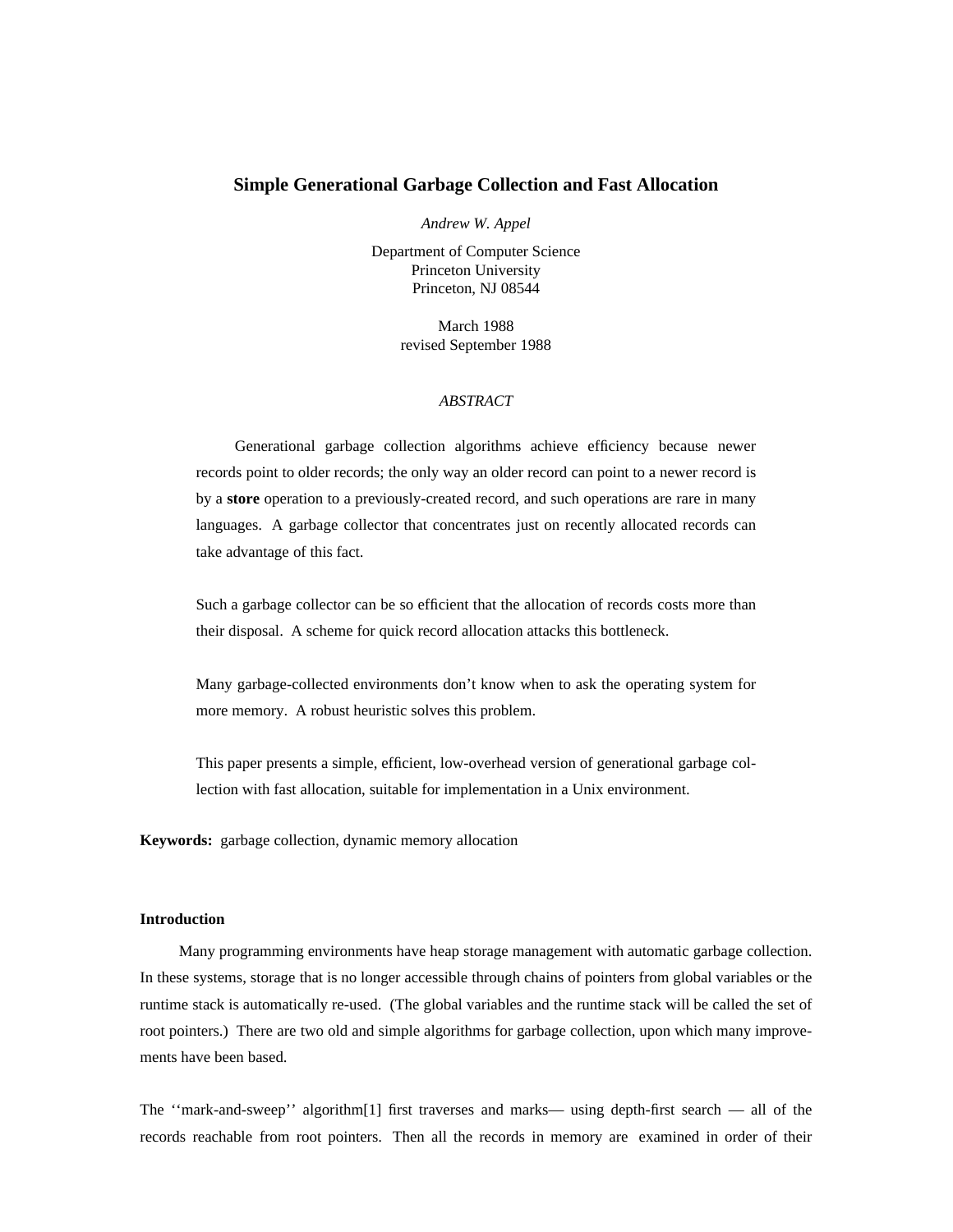addresses, and the unmarked records are put onto a free list, to be re-used when the user's program (called the *mutator*\*) allocates new records.

The ''copying'' algorithm[2] traverses the records reachable from root pointers, copying these records to another area of memory (the destination space) unused by the mutator. Any pointers to these records will be replaced by pointers to the copies in the destination space. When the collector is finished, the destination space will contain a logical copy of only the reachable records of the mutator's space. These records will be contiguous in the destination space, even though they are scattered (separated by garbage records) in the mutator's space. All root pointers now point to the destination space. At this point, the destination space and the mutator's space are exchanged. Copying algorithms do not have a "free list:" there is always a contiguous area of free memory at the end of the mutator's space, and records can be allocated from the beginning of this area. (When this area becomes exhausted, of course, the garbage collector must be invoked.)

The copying algorithm has the advantage that it takes time proportional only to the number of reachable records, no matter how much garbage there is, while the mark-and-sweep algorithm takes time proportional to the size of memory (the sum of the numbers of reachable records and garbage records). As memories get larger, the ratio of reachable records to garbage decreases, so that copying algorithms perform more efficiently than mark-and-sweep algorithms[3].

In some programming languages, when a record is allocated it is immediately initialized (as part of the allocation procedure) to point to other records, and the contents of existing records are only rarely altered. Two observations can be made about such languages[4] that lead to an improvement of the copying garbage collection algorithm:

- 1. The graph of records and pointers is mostly acyclic: newer records point to older records, and older records do not point to newer records. (When a record is created, it is initialized to point to alreadyexisting (i.e. older) records.) An older record can point to a newer record only if the old record is altered after it is initialized; and such *assignment* operations are rare in these languages. In this paper, an ''assignment'' will mean the changing of a field in a previously allocated record, not the initialization of a new record.
- 2. A young object is more likely to become garbage soon. Most objects have short lifetimes, and only a few objects have long lifetimes. If something has lasted for a long time already, then it's probably part of a semi-permanent data structure; if the object is relatively new, it's likely to be a temporary structure holding an intermediate result.

<sup>\*</sup>In the perverse jargon of garbage collection, the user's process is called the *mutator* because it is busy changing all the data that the garbage collector has just cleaned up.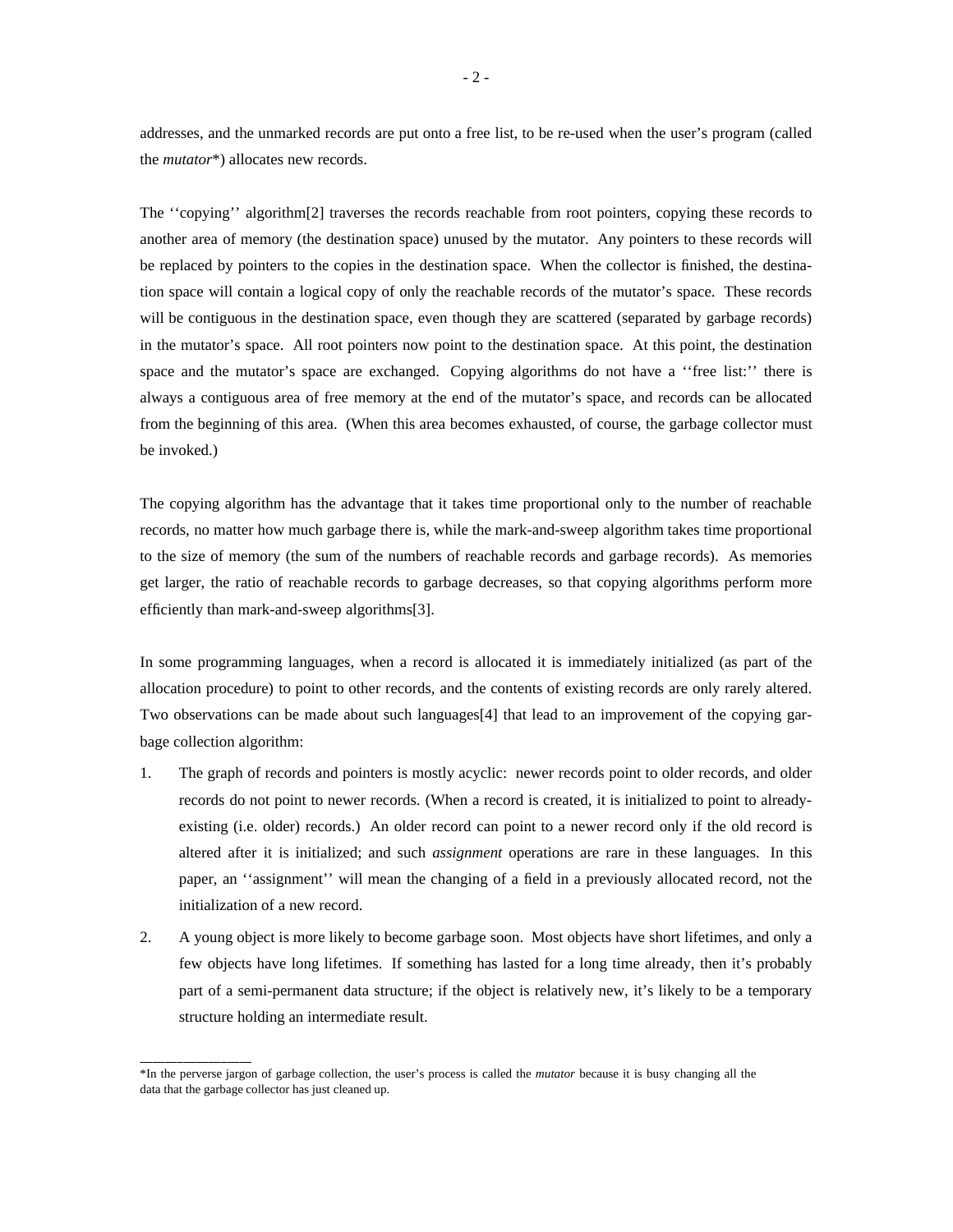Generational garbage collection[4, 5] is a variant of copying garbage collection that takes advantage of these observations. Records are kept in several areas  $A_i$  of memory; records in the same area are of similar age, and all the records in area  $A_i$  are older than the records in area  $A_{i+1}$ . This implies (by observation 1 above) that for  $i < j$ , there are (almost) no pointers from area  $i$  into area  $j$  (see Figure 1.)



Figure 1: All the records in area  $A_2$  are newer than the records in  $A_1$ ; the oldest records are in  $A_0$ . The pointer represented by the dashed line is anomalous; it must have been created by an assignment that modified an old object.

Consider the newest area, *A<sup>n</sup>* . The copying garbage collector may be applied to this area, using the global variables and runtime stack as a root set. Because (almost) no pointers in the other areas can possibly point to records in  $A_n$ , the other areas (almost) need not be considered as roots. The garbage collector may copy the reachable objects of  $A_n$  into a new area  $A_n'$  without touching the other areas. This is advantageous because *A<sup>n</sup>* is expected (by observation 2 above) to have a higher proportion of garbage than any of the other areas.

In general, the garbage collector can work on area  $A_i$  if it also works on all the newer areas; that is, it may work on any subset  $A_{i_1}A_{i_1}$ , ...,  $A_n$  of the areas. For greatest efficiency, the garbage collector should usually copy just  $A_n$ , but occasionally copy the older areas.

This algorithm depends on the fact that records contain pointers only to older records. In the presence of assignments to fields of old records, this acyclic condition will not hold. Lieberman and Hewitt[4] handle this problem by making such fields point indirectly through an ''assignment table.'' If a record in area *A<sup>i</sup>* has been assigned into, then that field — instead of pointing directly to its referent — points to an element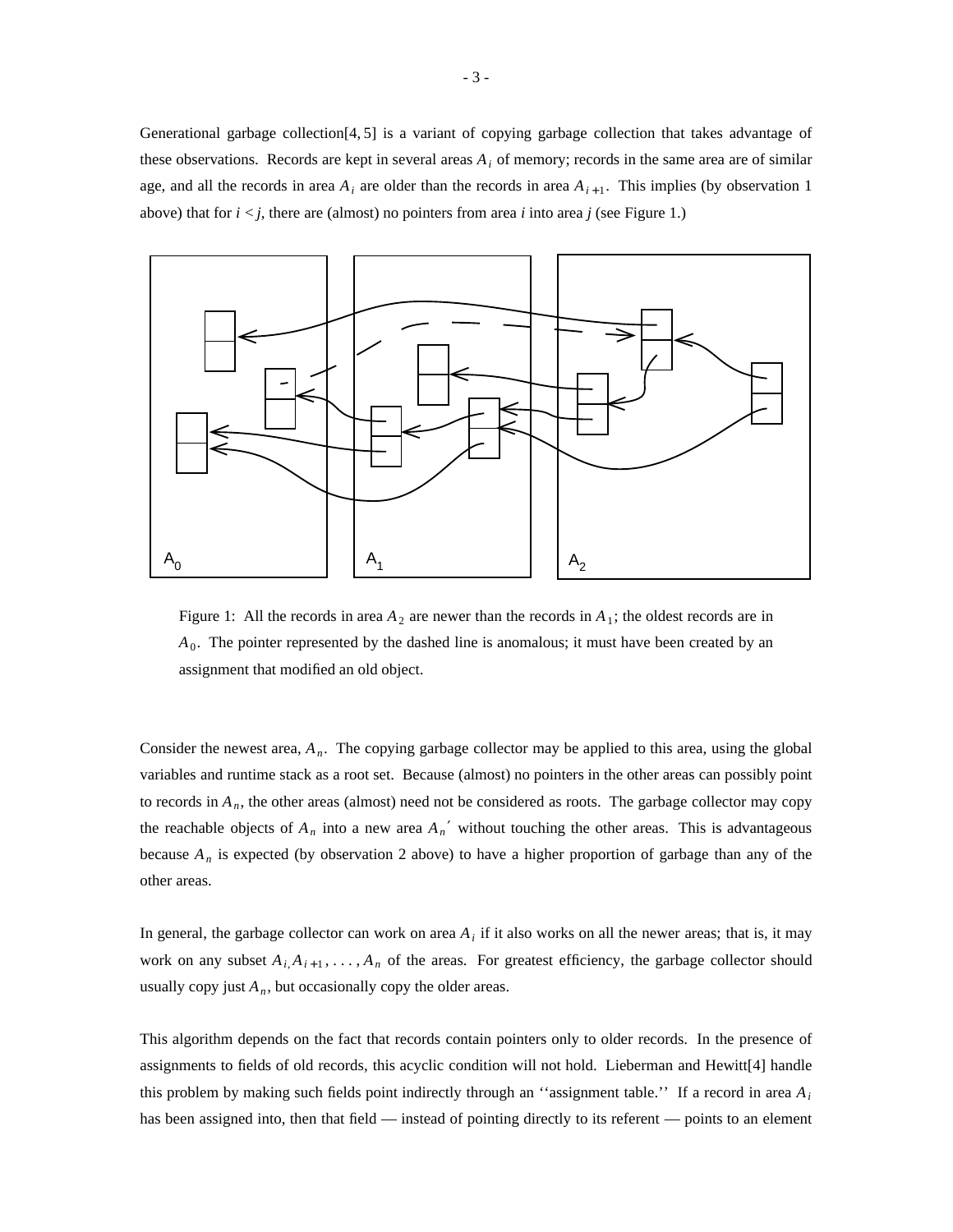of a table associated with area  $A_i$ . That element of the table contains the assigned value. When area  $A_n$  is collected, all of the roots in the older areas can be found in the assignment tables associated with those areas.

This method has two disadvantages. Any fetch from a stored field must be done indirectly. That is, whenever a field of any record is fetched, it must be examined to see if it points to an element of an assignment table. If so, it must be dereferenced again. Checking every value fetched is very expensive without special hardware.

The second disadvantage of this method of handling assignments is that every time *A<sup>n</sup>* is collected, all of the assignment tables must be examined. These assignment tables can be quite large, as they contain information about all of the (reachable) records ever assigned into — not just one ones that point into the new space. The overhead of searching the assignment tables for pointers into  $A_n$  can be greater than the time spent copying  $A_n$ . Even though we make the assumption that assignment operations are rare, this does not prevent the cumulative number of assignments from becoming large.

The overhead of searching the assignment tables can be ameliorated by Moon's ''ephemeral garbage collection'' algorithm[6]. This is a variant of the Lieberman-Hewitt scheme that manages the assignments differently. It uses special hardware in the virtual memory manager to detect all assignments of references to "ephemeral" objects — objects in area  $A_n$  (or  $A_{n-k}$ , for small k). Whenever an assignment is done, this special hardware examines the value stored, and the location stored into. If the value stored is a pointer into an ephemeral space, then the page containing the location stored into is marked in a special hardware table. Then when a garbage collection is done of space *A<sup>n</sup>* , only the marked pages need be examined for roots. No store-table or extra indirection is used; fetch operations are therefore not affected.

With this form of ephemeral garbage collection, the overhead when collecting just area *A<sup>n</sup>* is proportional to the number of assigned records that are really roots into  $A<sub>n</sub>$ . In the original Lieberman-Hewitt scheme, all records ever stored into are examined. The use of low-overhead ephemeral garbage collection produces a noticeable improvement in garbage-collector efficiency[6].

Ungar's method[5] is to keep a list or vector of all the old objects that point to new objects. Whenever an assignment is executed, the compiled code checks to see whether the assigned-into object is old and the assigned value is a pointer to a new object. If so, the address of the assigned-into object is added to a list of root pointers. This list must be examined on each garbage collection.

If assignments are very frequent, then the root list will be large, and the cost of maintaining it will outweigh the benefits of generational garbage collection. Therefore, generational algorithms are probably not appropriate for Algol-like languages in which assignment is the principal mechanism for manipulating data structures. However, for mostly-functional languages like Lisp, ML, and Prolog, generational garbage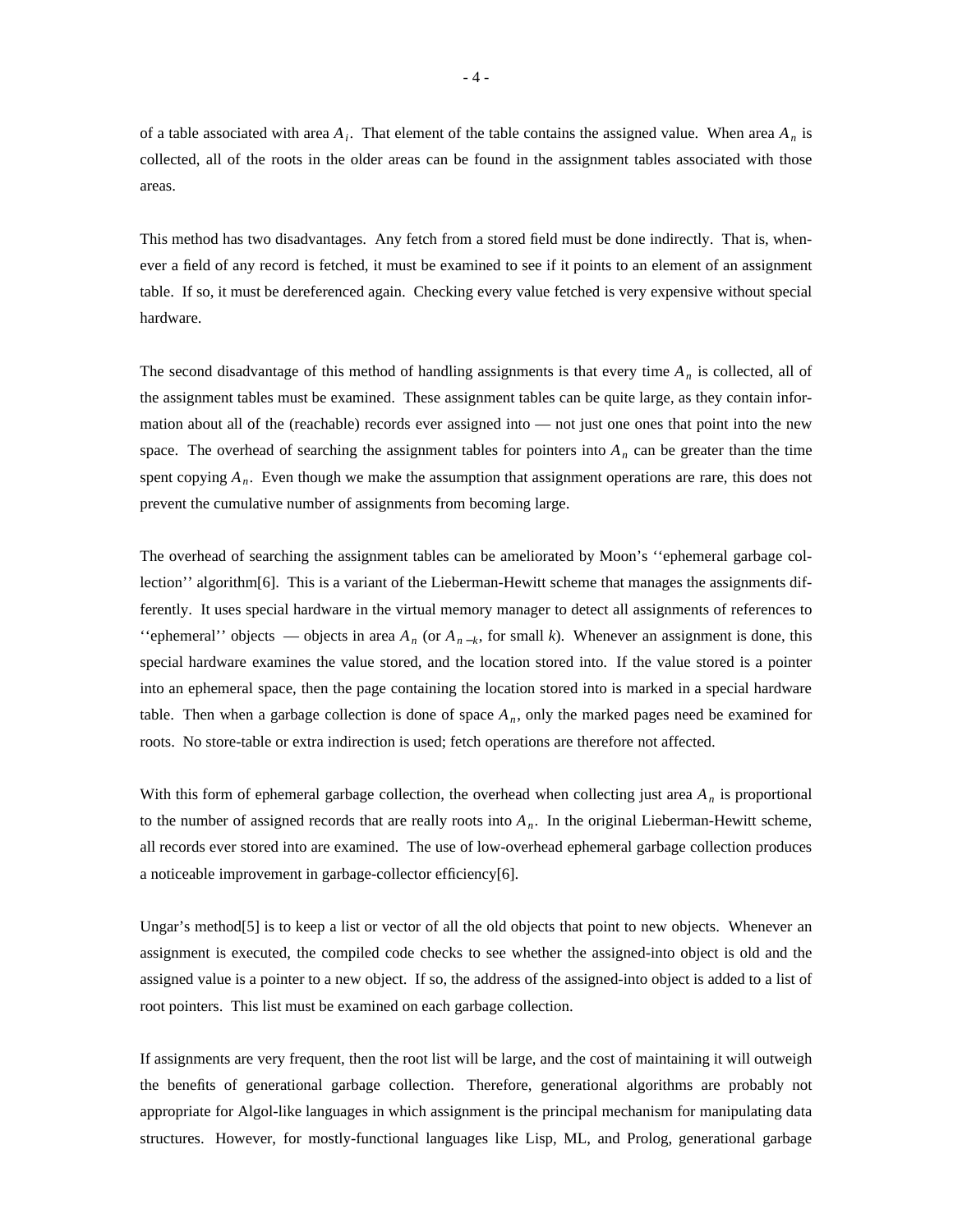collection is certainly worthwhile.

Both the original Lieberman-Hewitt scheme and Moon's improvement are *incremental* — the mutator is never interrupted for more than a bounded amount of time — and require special hardware for their efficient implementation. Ungar's method is not incremental, but requires no special hardware. Most of the fastest and cheapest computers available today, however, are general-purpose computers without any special garbage-collection hardware, so Ungar's method is preferable in most circumstances.

There is an incremental algorithm that doesn't require special hardware[7], but it requires more sophisticated operating systems than are commonly available. Therefore, it won't be described in the present paper, which is meant to provide a easy-to-implement ''recipe'' for efficient and portable garbage collection.

### **The copying algorithm**

The heart of a generational garbage collector is a mechanism to copy the live data of one region of memory to a contiguous group of records in another region. This can be done without an auxiliary stack or queue; Cheney's algorithm[8] uses the destination region as the queue of a breadth-first search:

We start with a set of "root pointers." Any record in the "source region" that is reachable from a root pointer will be copied. In the ''destination region'' there are two pointers, *scan* and *next* that are initially at the begining of the region.

For each root pointer *R*, we perform the following procedure, replacing *R* by *forward*(*R*):

```
forward(R) =if R points into the source region
 then if R[1] points into the destination region
        then return R[1]
        else copy the record pointed to by R to location NEXT
             assign NEXT into R[1]
             increment NEXT to point past the copy of the record
            return R[1]
else return R
```
In this program, R[1] means the first field of the record pointed to by R.

The forward procedure copies the source record to the destination, and returns a pointer to the destination; unless the record has been previously copied, in which case  $R[1]$  points to the copy, and  $R[1]$  is returned without making a new copy.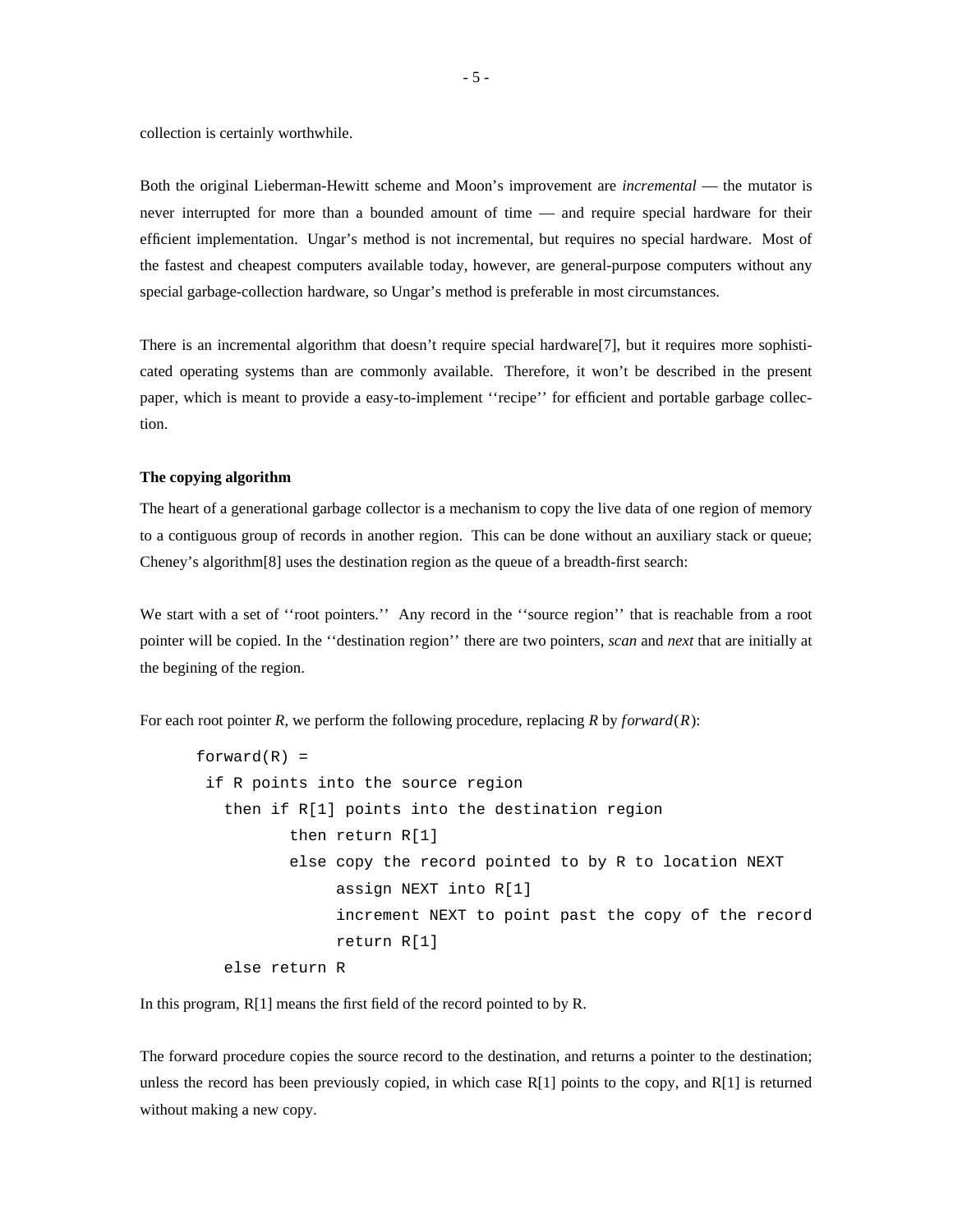After the procedure *forward* is applied to each root, it is then applied to each word in the destination region. The *scan* pointer is successively incremented through the destination region, and *forward* is applied to each word it points to. Of course, this may cause more records to be copied, so that *next* will also be incremented in this phase. When *scan* catches up with *next*, the algorithm is finished.

Some environments contain objects (e.g. character strings) that contain no pointers, but that may contain data that could be mistaken for pointers. If it is arranged that such objects are identifiable by the format of their first word, then whenever the *scan* pointer reaches such an object, the pointer should be made to ''skip'' to the end of the object without forwarding its contents.

#### **Fast allocation**

With copying or generational garbage collection, there is no lower bound on the cost of freeing a record by garbage collection[3], primarily because the garbage collector never touches the garbage (just the live records). The cost of garbage-collecting a record can be less than one instruction, on an amortized basis.

In that case, it is worthwhile ensuring that allocating a record is also cheap. Assume (temporarily) that each cell holds two pointers. In LISP, an allocation is typically expressed as **(cons A B),** meaning ''allocate a two-word record containing the values **A** and **B,** and return a pointer to it.'' Let us assume that in any scheme, the values **A** and **B** must be stored into memory; any instructions other than the ones to store **A** and **B** count as overhead.

With a compacting garbage collector, the unallocated memory is always a contiguous region. That is, there is no ''free list;'' instead, there is a free area of memory. The function **(cons A B)** could be implemented with these machine instructions:

- 1. Test free-space pointer against free-space limit.
- 2. If the limit has been reached, call the garbage collector.
- 3. Subtract 2 (the size of a cons cell) from the free-space pointer.
- 4. Store A into new record.
- 5. Store B into new record.
- 6. Return current value of free-space pointer.

This code sequence assumes that the records are allocated starting at the higher addresses and moving towards the lower addresses.

We can use the virtual memory hardware of the computer to accomplish the test in line 1. If an inaccessible page is mapped to the region just before the free space, then any attempt to store there (in line 4) will cause a page fault. This trap can be returned to the run-time system, which will initiate a garbagecollection.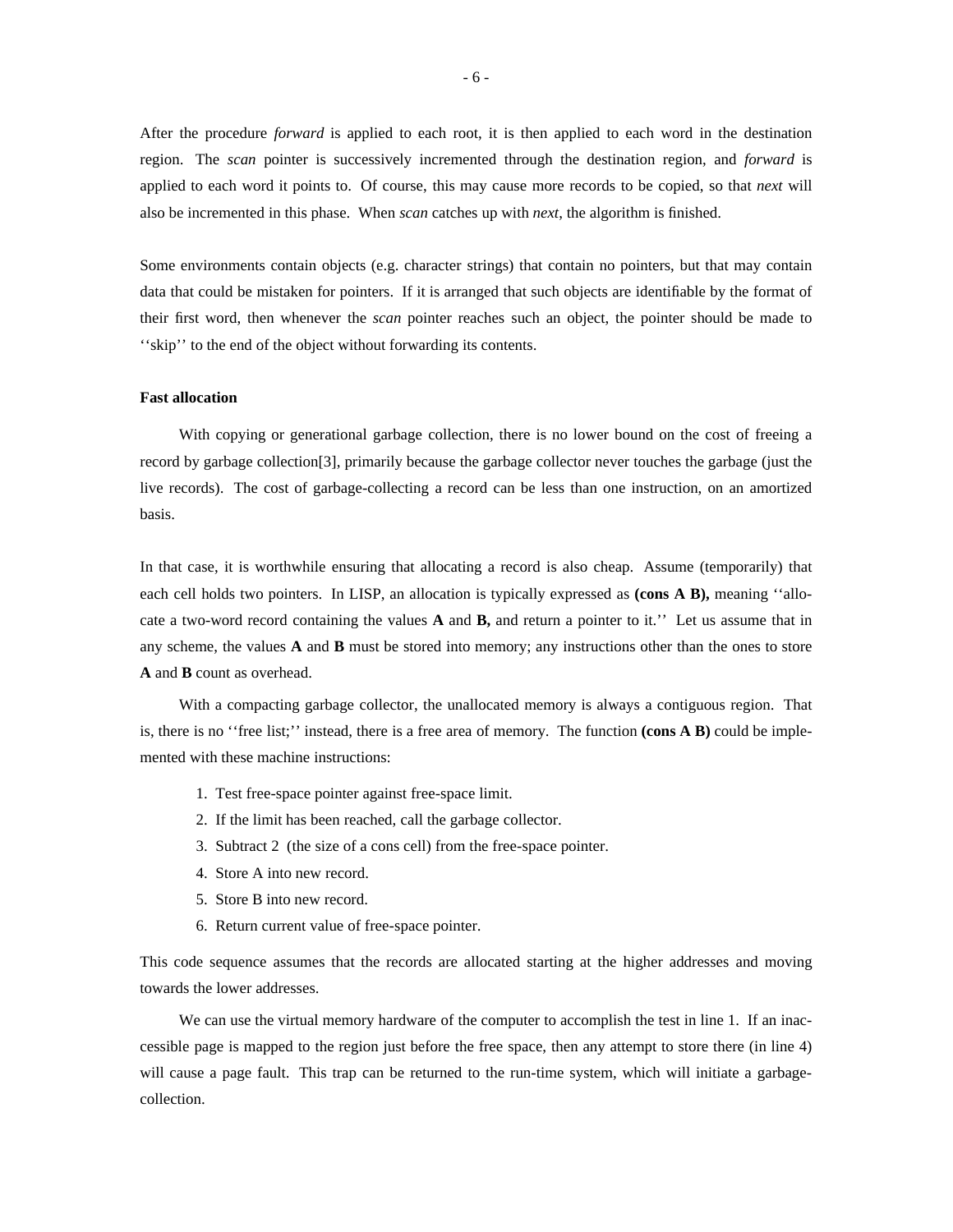The free-space pointer can be kept in a register to simplify access to it. Furthermore, on a VAX the subtraction from the free-space pointer can be implemented by means of an auto-decrement addressing mode. The new instruction sequence for **(cons A B)** is thus:

- 1. movl  $B_{\tau}$ -(fsp)
- 2. movl  $A,-(fsp)$

At this point, the pointer to the new record is available in the free-space pointer (fsp) register for appropriate use. Because these two instructions take no more time than any other pair of stores into memory, the overhead attributable to an allocation from the heap is exactly zero.

### **Variable-sized records**

In pure LISP all records are the same size, but in most languages records are of various sizes. The garbage collector must determine the size of each record that it copies; there are various schemes for accomplishing this:

- 1. Each record can contain a tag word at the beginning that explains the format of the record.
- 2. Records of different formats may be stored in different areas of memory; by examining the address of the record the garbage collector may look up its format.
- 3. In languages with static type systems (like Pascal or ML), the compiler can provide the garbage collector with a map of the type system, which will explain the format of run-time data[9, 10].

In this paper, the record-tagging scheme will be used, as this simplifies the layout of records in memory.\*

When there are variable-sized records, it is slightly more complicated to allocate records. In particular, it may not be as easy to use the auto-decrement mode in allocation (if the computer has one). This is because we would like the ''out-of-space'' page trap to occur at the very beginning of allocating a record; otherwise it is far too complicated to deal with a half-allocated record.

When all records are of size 2 (as in the previous section), then the page trap would always occur on the first store of the two because pages have even lengths. But when there are variable sizes, a record may cross a page boundary, so we must ensure in some other way that the first store causes the trap. What we can do is store the *last* word of the record first. If that store succeeds, then all the rest are guaranteed to (as long as the record is not larger than a page, or as long as there are many inaccessible pages in a row).

<sup>\*</sup> The garbage collector must also be able to distinguish between pointers and non-pointers (e.g. integers). In Algol-like languages, the record-format tag can indicate which of the fields are pointer fields; in dynamically-typed languages (like Lisp), each field must contain its own indicator. Integers may be kept in an area of memory distinguished by address range, in which case the representation of an integer must be a pointer into this area; or integers may be distinguished from pointers by a different high- or low-order bit. For example, on byte-addressable machines, the low-order bit of all pointers is zero; so integers could be represented by 31 data bits and a low-order 1 bit. Alternatively, pointers can be made odd and the integer tag-bit can be 0, simplifying tagged-integer arithmetic.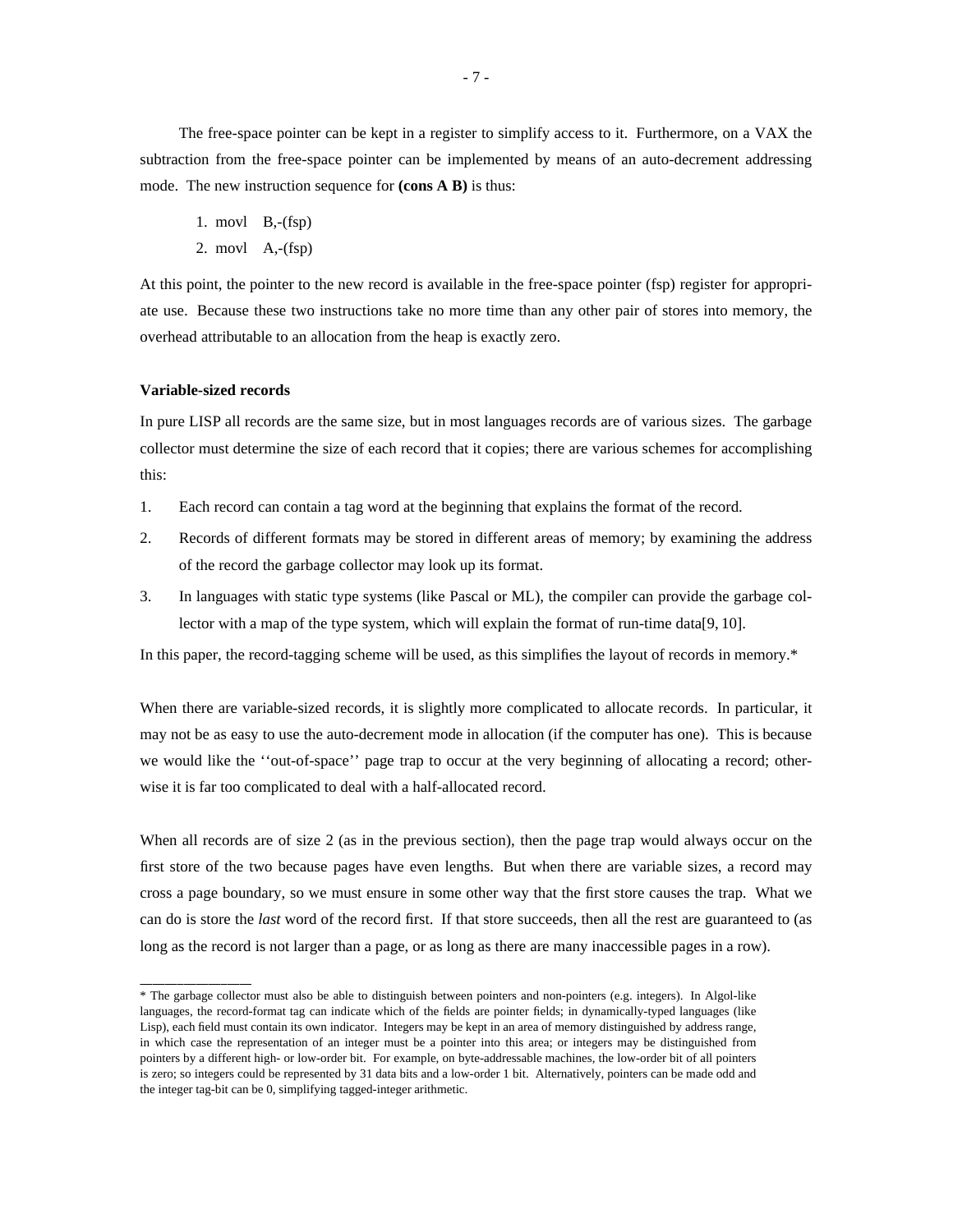Finally, (for reasons that will become clear in the next section), we will allocate records in order of increasing address. With all of these modifications, the VAX code for allocating a three word record initialized to (A,B,C) looks like this:

| movl  | C, 12(fsp) | # only this instruction can trap     |
|-------|------------|--------------------------------------|
| movl  | B, 8(fsp)  |                                      |
| movl  | A, 4(fsp)  |                                      |
| movl  | \$3,0(fsp) | # store the format descriptor        |
| movl  | fsp,dest   | # keep the pointer to the new record |
| addl2 | \$16,fsp   |                                      |

### **How to arrange the generations**

Most implementations of generational garbage collection use several generations of varying ages. Using just two generations may be most efficient, because it maximizes the size of the newest space, and therefore reduces the likelihood that a young record will *ever* be copied. Whenever the ''newer'' region is copied, all the records in it can be promoted into the ''older'' region. Because young records have a high mortality rate, the newer region contains few live records, and copying the live data of the newer region onto the end of the older region is relatively fast; this will be called a ''minor collection.''

Eventually, after dozens of minor cycles, the older region fills up. At this point it is also mostly garbage, since the it has taken such a long time to fill that even the ''mature'' records are suffering from mortality. We can then do a copy of the older region's live records, called a "major collection."

We would like to arrange the regions in memory so that an inaccessible page is at one end of the newer region; we will allocate records in the newer region until we trap on that page. Let us examine a map of the Unix address space to look for such a page (figure 2).



Figure 2: The Unix address space.

The pages in the empty region immediately below the stack are automatically created when stored into; and the stack cannot always be made large enough for a good-sized heap. The upper end of the stack region and the lower region of the heap/bss region are inconvenient to use because that would destroy static variables. The most convenient inaccessible page to use as the boundary of the newer region is at the upper end of the heap; this is known in Unix as the program break.

So we will use the heap area for the older and newer regions. The newer region must start somewhere in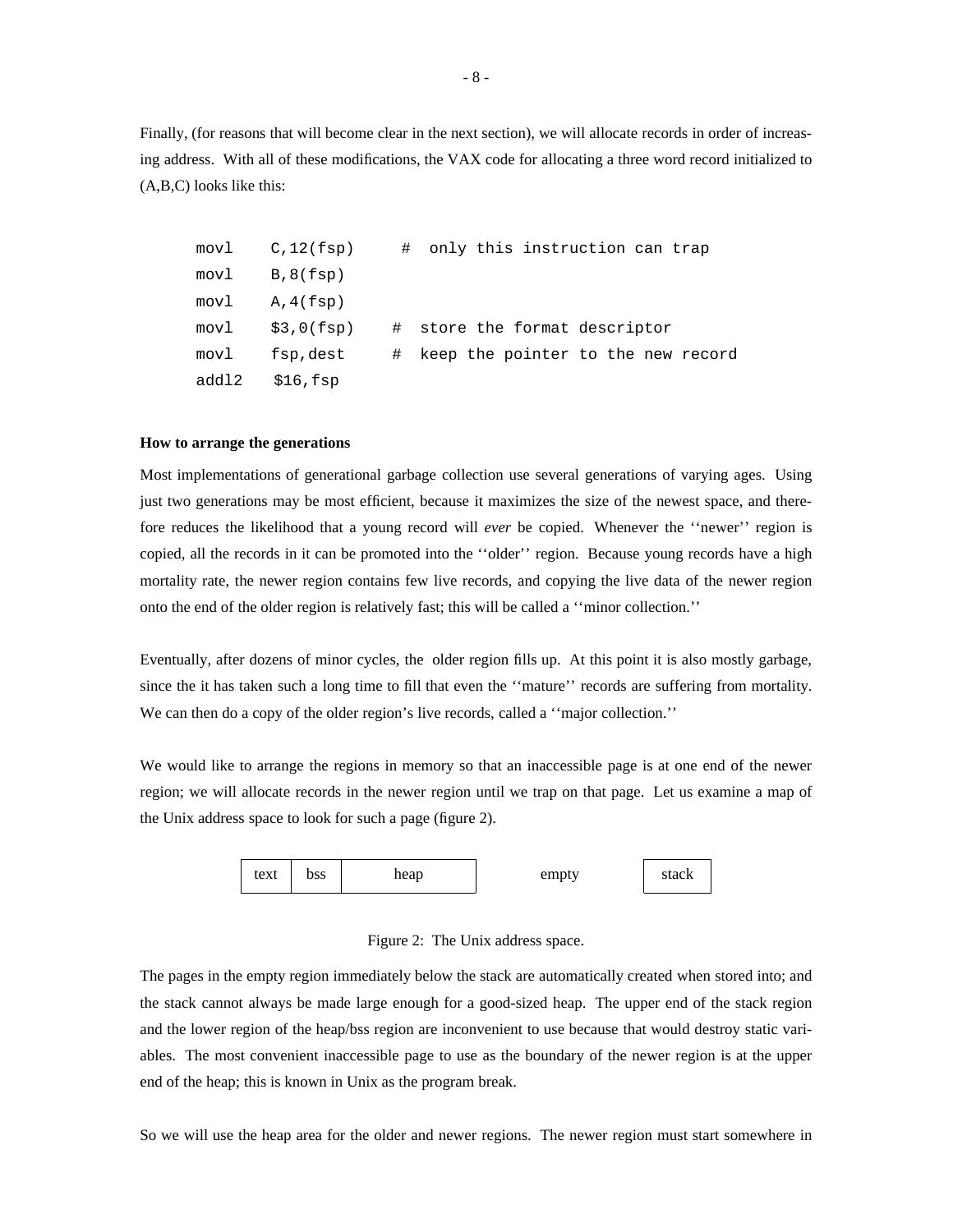the middle and grow toward the upper end; when it tries to grow into the inaccessible page we will handle the segmentation-fault signal and initiate garbage collection.

Whenever we copy the live data from one region into another, we expect that the amount of data copied is much smaller than the source region; the vast majority of records are garbage and don't get copied. Nevertheless, we should design a system that will never die when it doesn't have to. So we will ensure that the destination region of any collection cycle is as large as the source region. In general, this means that if the program uses at most *A* words of live data, then the size of memory *M* must be at least 2*A*. We will attempt to preserve the following invariant:

 If the amount of live data is less than half the size of the heap memory, then the garbage collector will never run out of space.

Of course, whenever *A* approaches *M/*2, then the performance of the garbage collector will seriously degrade, with frequent collections. For best performance, *M* should be significantly larger than 2*A*.



Figure 3: Layout of the heap.

The heap will be arranged as in figure 3a. The *newer* region grows into the *free* region until it hits the inaccessible page. At that point, the live data from the newer region is copied into the *reserve* space at the end of the *older* region, into the area marked *x* in figure 3b. Then, the empty region to the right of *x* must be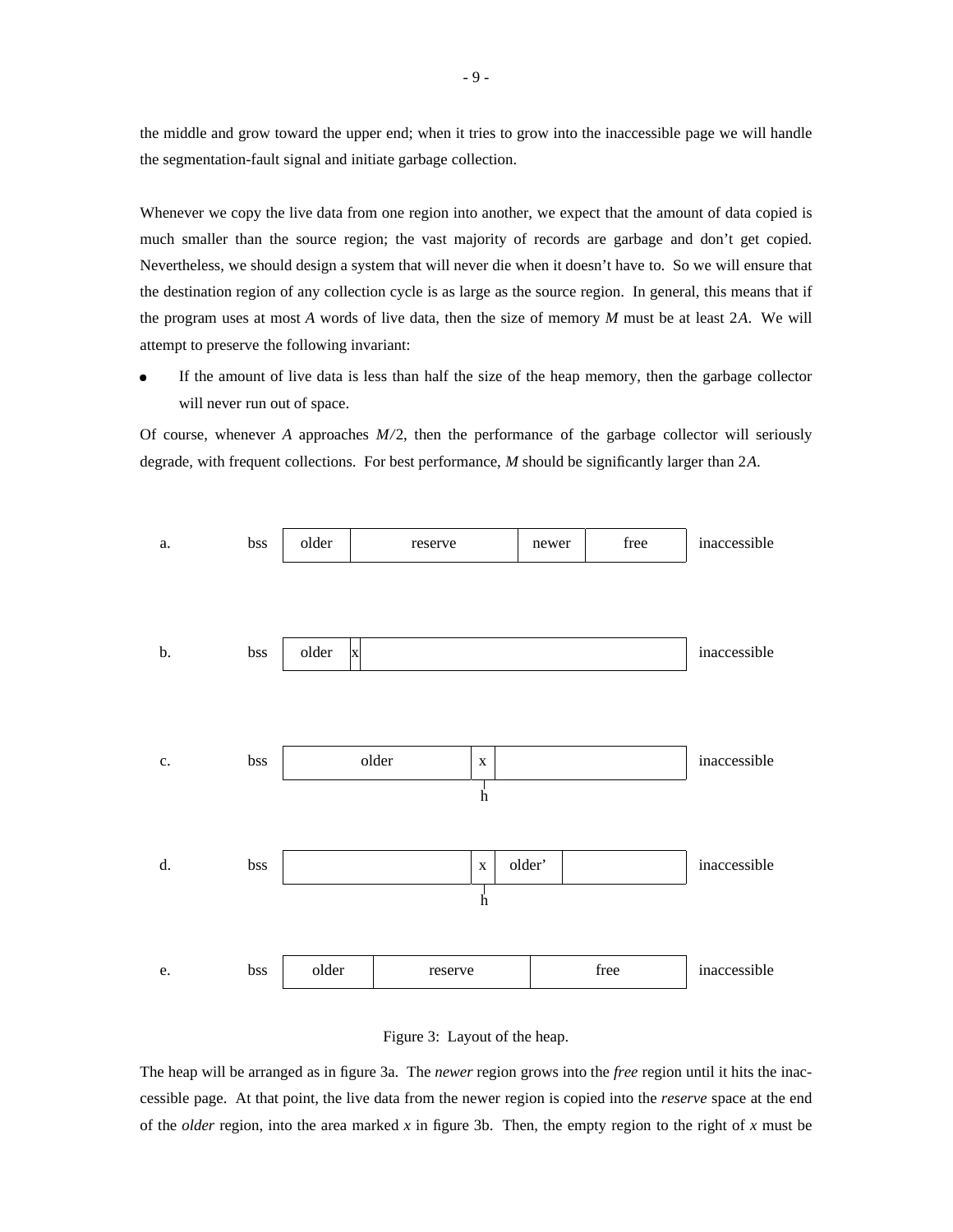divided in half to make the *reserve* and *free* regions, and allocation of new records may resume. Note that the boundary between *reserve* and *newer* has changed by an amount *x/*2 since the last cycle.

At a certain point, the older region must be examined: its live records must be copied. This must occur when the older region is about half the size of the heap area. Consider the situation immediately after a minor collection cycle (figure 3c). Here the point *h* marks the middle of the heap area, and a minor collection has just caused the *x* region to straddle this point. At this point we would like to copy the live data from the older region into the space to the right of *x*; how do we ensure there's enough room?

If we copy all of the live data in the regions  $older + x$  into the reserve region, then reserve region still might not be large enough (though that is unlikely), because the reserve region to the right of  $x$  is not quite half the memory size. Remember, we undertake to guarantee that as long as the amount of live data *A* is less then half the memory size *M*, the garbage collector won't fail. However, we can copy all the live data from the older region into the reserve region, and leave *x* where it is\* (figure 3d). The region *older*′ contains all of the copied live data from the older region. Since we know that all of the data in  $x$  is live (since there was just a minor collection that copied that data), then the amount of data in *older'* is  $A - |x|$ , which is guaranteed to fit in the region to the right of *x*.

At this point, we can block-move the regions *x* and *older*′ to the beginning of the heap area to become the next *older* region, and then start another minor cycle (figure 3e).

#### **When to ask for more memory**

Let  $\gamma$  be the ratio of memory size to live data. When  $\gamma$  is less than 2, the algorithm will run out of space; when  $\gamma$  is near 2, its performance degrades. For good performance,  $\gamma$  should be 3 or more. In the Standard ML of New Jersey compiler[11], which makes extremely heavy use of the allocator, setting  $\gamma = 3$  gives a garbage-collection overhead of about 11%, and  $\gamma = 7$  reduces the overhead to about 6%. In environments that don't allocate so wantonly,  $\gamma = 3$  should yield very low overhead (two or three percent). (The ML system's garbage collector can do a 1-megabyte major collection in about 2 seconds on a VAX-8650; a typical minor collection takes 40 milliseconds.)

We will define  $γ_0$  as the desired value of γ. Of course, we can't always know in advance the maximum size of the live data *A*. When the program starts using too much live data for the given heap size, we should ask the operating system for more space. In Unix, this is done by the brk() system call, and it can be done just after a major collection under any of the following circumstances:

<sup>\*</sup>The pointers in region *x* must be scanned, since they are roots of the older region.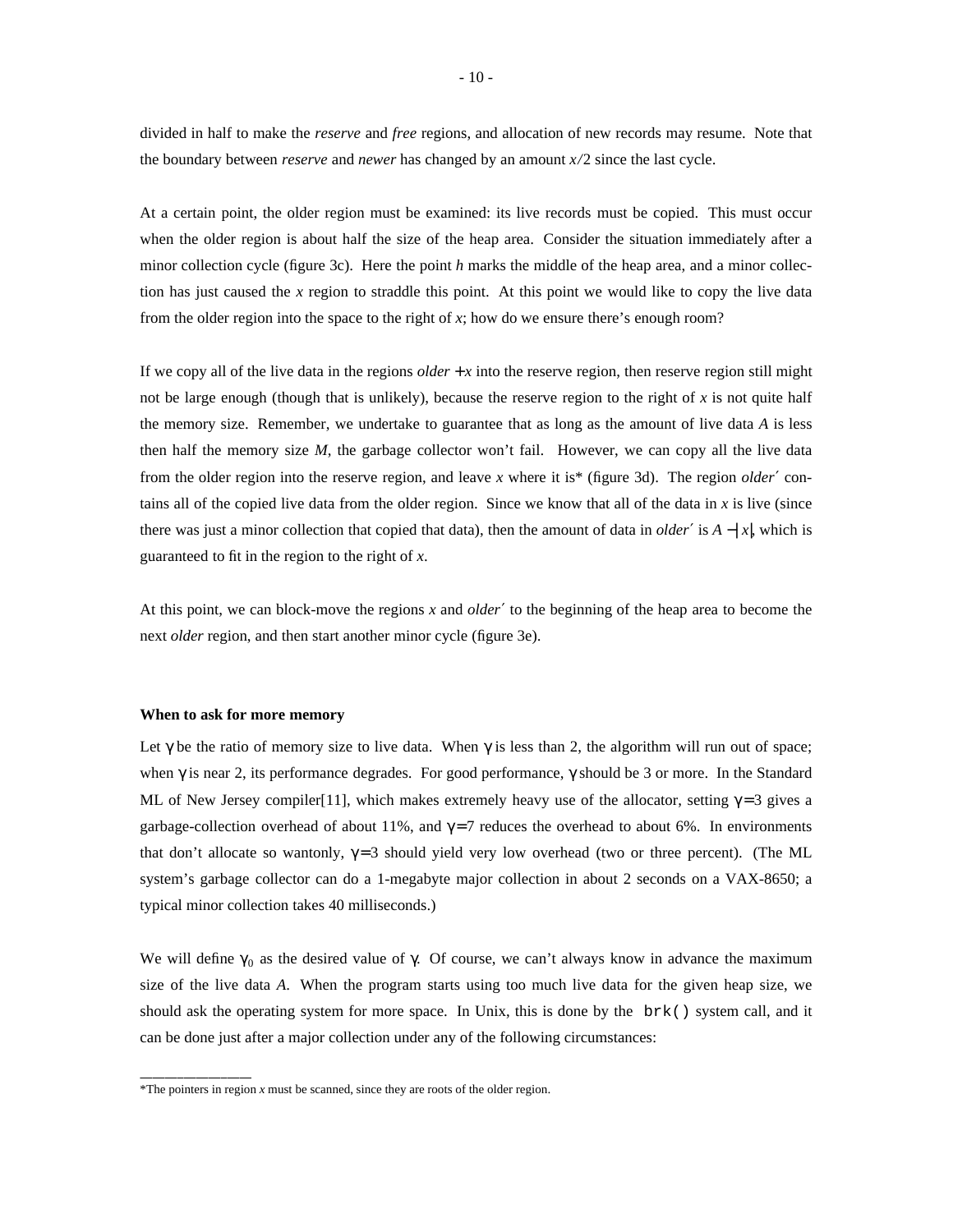- 1. After a major collection when  $\gamma < \gamma_0$ . We know that after a major collection, all of the data in the older region is live, so  $\gamma$  is easily calculated.
- 2. The collector runs out of space when trying to copy the older region into the reserve region to the right of *x*. This means that γ*<*2, so more memory is unequivocably needed.\*
- 3. After a minor collection cycle, the free region is not much larger than the amount requested by the mutator on the allocation that initiated collection. This means that the mutator is requesting a very large object that, when allocated, would probably increase *A* above  $M/\gamma_0$ .

In any of these circumstances, it is convenient for the garbage collector to extend the heap area to the right by a call to brk(), and immediately make use of the new space.

If an attempt is made to allocate a very large object, then (by case 3 above) more space will be requested; but the allocation might again fail because *M* was not increased sufficiently. This doesn't require a special case in the algorithm, since the *M* will be increased on each failure until the allocation succeeds.

In some environments it may be useful to have more than two generations. The arrangement described here, wherein the collector merges newly-copied cells into an older generation, is extensible to more generations. However, there is an annoyance: We want to ask the operating system for more memory only when live data grows to a certain size. But live data can only be measured when all the generations are collected together. As more generations are used, it will be increasingly inconvenient to ask for more memory only after a ''most-major'' collection, or to ask for more memory inaccurately.

### **Keeping track of assignments**

When applying the copying garbage collector to the newer area the root set will be the runtime stack, global variables, registers, and the set of all records in older areas into which any pointer to the newer area has been assigned. In systems where procedure call frames are heap-allocated, then the frame-pointer register will be a root, and there is no runtime stack. This can be a considerable savings in a functionallanguage implementation where call-frames are never modified, as it could be that most of the records in the linked list of call frames are in older areas, and do not need to be examined as possible pointers into the newer area.

The mutator maintains the root set; the garbage collector uses the root set when it starts collecting the newest area. The set given to the garbage collector may be a superset of the root set, since the garbage collector can easily tell which elements of the set really point into the new space. This leads to a very simple algorithm† for maintaining the root set: make a list of every record assigned into.

<sup>\*</sup> When there are pointers from the older region into the newer region (caused by assignments, see section 7), it may be that the collector can be made to ask for more memory even when *A* is less than *M/*2. Thanks to Steve Vegdahl for pointing this out.

<sup>†</sup> Maintaining the root set is simple when there are only two generations, as described in this paper; for several generations, there need to be several root sets.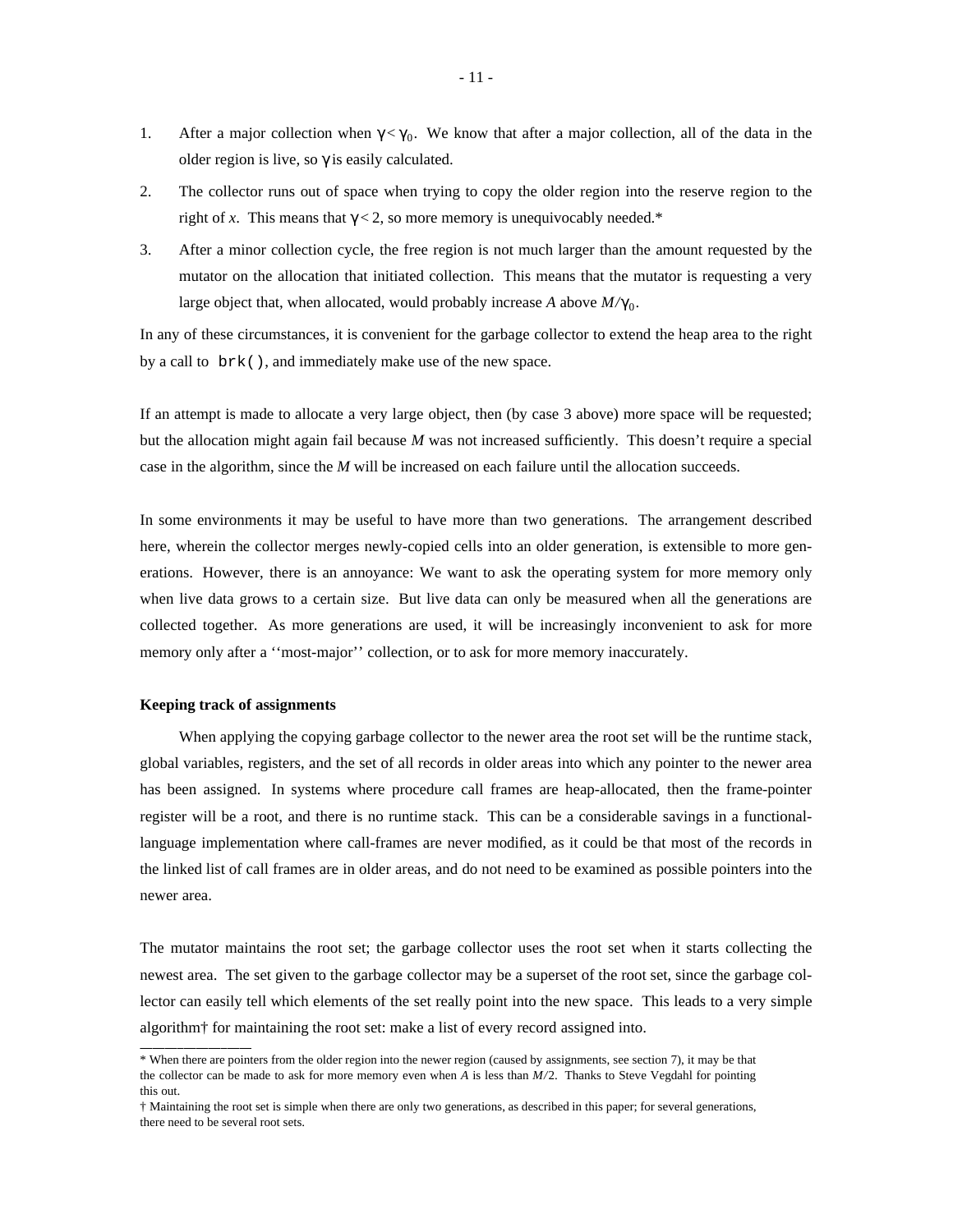This can be done in software, with help from the compiler. After every instruction of the form ''assign p into record r'', the compiler will insert an instruction of the form ''add r to the list of assignment destinations.'' This list need not be a linked list — a contiguous vector of addresses will suffice. If the vector overflows, then more space for it can be allocated (not necessarily contiguous to the rest of the vector); or the garbage-collector can be invoked. In the simple scheme described in the previous section for arranging the memory areas under Unix, a linked list is the simplest implementation; the records in this list can be allocated from the same free area as ordinary records used by the mutator.

Let  $P$  be the assigned value, let  $R$  be the memory cell assigned into, The assignment operation will look like this:

Store *P* at address *R* Put a record containing the address *R* on the linked list.

Of course, this operation may fail because the free space is exhausted; the trap handler must complete the operation before invoking the garbage collector.

When the garbage collector is invoked, it must examine the list of assignment destinations (the root set), and process only the elements  $(R, P)$  meeting the following criteria:

The value *R* is not in the space being collected The value *P* is in the space being collected The value *R* does not already appear in the root vector

If *R* is in the space being collected, it will be reached anyway if it is accessible; and if it is not accessible, it will be removed. If  $P$  is not in the space being collected, then it isn't a root for this garbage collection.

Though the address *R* can appear many times in the root vector, only one of these occurrences need be considered. Actually, it does no harm to leave duplicate occurrences of  $R$  in the vector — the first time  $R$  is examined, record *P* will be copied to the destination space and the new value of *P* will be stored at *R*. The next time  $R$  is examined, the new  $P$  will be found there; and pointers into the destination space are recognizable as such.

If there are several generations, those elements of the assignment list that satisfy the criteria above must be retained in a pruned copy of the root vector for the next garbage collection. However, in the arrangement described in this paper the copied records of the newer region are merged with the older region. Therefore, the assignment list may be discarded after each minor cycle. This is a great convenience.

With this understanding of how the garbage collector processes the root vector, we can calculate the true overhead per store operation. There are about four instructions of overhead inserted by the compiler, as described above; but the tests that the garbage collector makes must also be counted as overhead. To test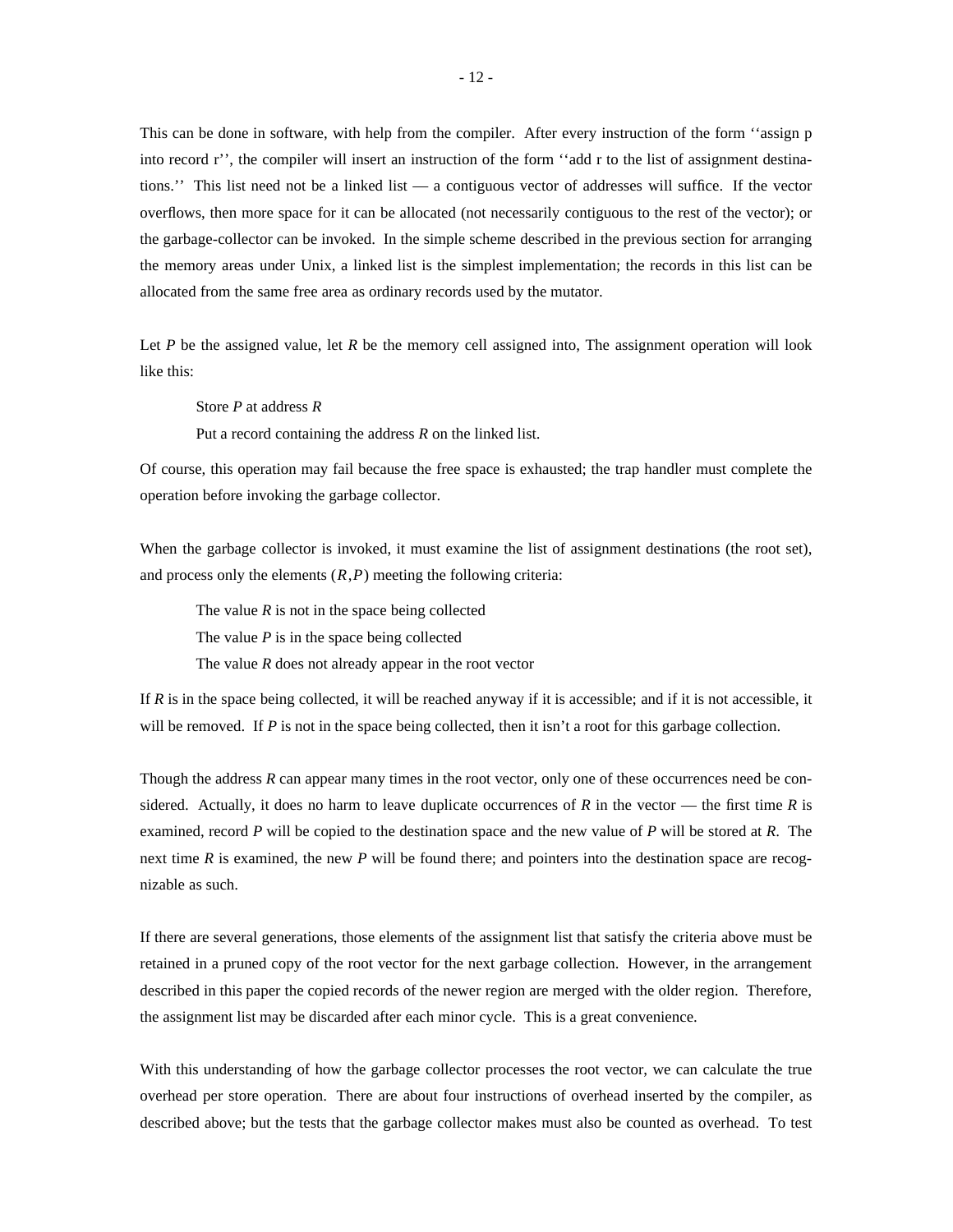whether *R* is in the older area takes one comparison (i.e. compare the address *R* with the highest address of the older area). To test whether  $P$  is in newer area also takes just one comparison. Thus, the overhead per store operation is approximately:

- 4 instructions to update the root list
- 4 instructions to examine a record on the root list

Store operations into previously allocated records are rare. The static frequency of store operations in a typical Lisp system is about 3%[6] and in the author's Standard ML compiler (written in Standard ML) the dynamic frequency of pointer stores is less than 1%. The algorithm described here increases the cost of a store by a factor of about 10; thus the system as a whole (including that part of the garbage collector that processes the root vector) should suffer an increased overhead of about 5% to 30%.

# **Handling page traps**

When the mutator runs out of space, a page trap occurs: the allocator has tried to make a new record that extends into an inaccessible page. In Unix, this is a segmentation fault, and can be handled by a user routine; this routine must invoke the garbage collector, reset the free-space-pointer register to an appropriate value, and return from the interrupt.

When the garbage collector is invoked, the following pointers serve as roots to the newer region:

- 1. Global variables
- 2. The run-time stack
- 3. The machine registers
- 4. The assignment list

It is easy to find the global variables\*, but how are the registers to be manipulated? (The head of the assignment list is generally kept in a register or a global variable.)

When Unix handles a segmentation fault signal, the kernel pushes some of the user registers onto the runtime stack and transfers control to the user function. When the user function returns, the kernel pops the registers from the stack.

If some of these registers point to data in the newer region, then as the data is moved to the older region the registers must be modified. It is simple enough to modify the copies on the stack and let the kernel copy the modified values back to the original registers.

<sup>\*</sup> In the run-time system for Standard ML of New Jersey[11] it is particularly easy to handle global variables and the runtime stack, because neither exists! All records are accessible from registers.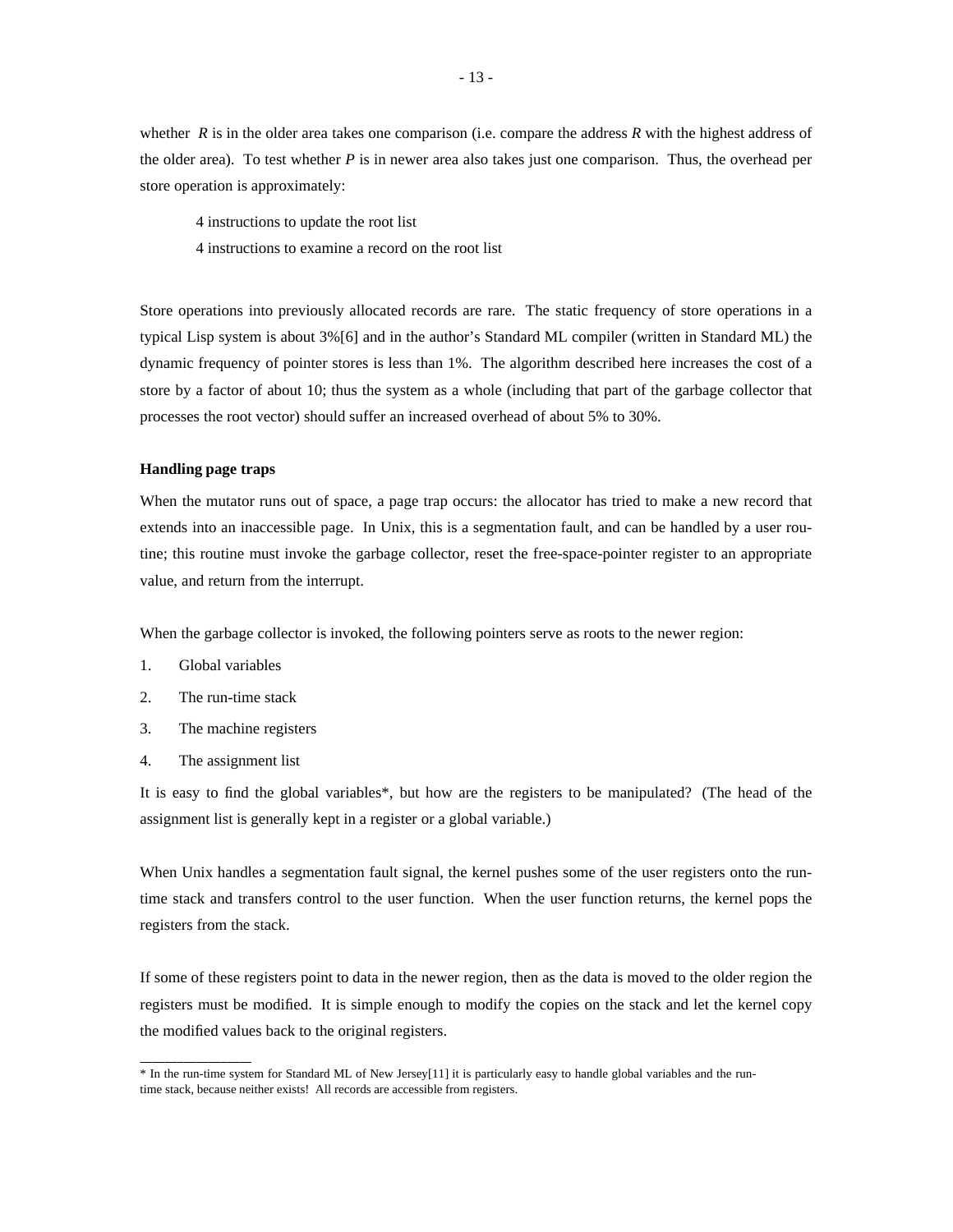Some registers are not pushed by the kernel, but it is simple enough for the user's function to push them and pop them.

At this point one opens the Unix manual to see in which order the kernel pushes the registers. Unfortunately, this order is not documented. Furthermore, the set of registers pushed differs in various versions of Unix. To find out the order on your machine, you can go into the machine-language debugger, put known values into registers, and then cause a segmentation trap to be handled. In the handling function, you can use the debugger to examine the stack to see where your known values ended up.

Programs that rely on such information learned in the debugger are bound to be system-dependent. Instead, we can have our run-time system do the same experiment each time it begins execution. Known values are loaded into registers, a page-trap is generated, and the handling function examines the stack to see where the known values are. (Beware: sometimes the same register is pushed more than once!) From this information, a register location map is made; subsequent traps can use this map to tell the garbage collector about registers.

Let us consider an example. A record of size two is to be created, initialized to the values currently held in registers 3 and 5. A pointer to the new record is to be put into register 2. The free-space-pointer is kept in register 12. The head of the assignment-list is kept in register 11. Registers 0 through 6 can contain local variables and temporaries that may be pointers into the garbage-collectible region:

| movl  | r5,8(r12)  |
|-------|------------|
| movl  | r3,4(r12)  |
| movl  | \$2.0(r12) |
| movl  | r12,r2     |
| add12 | \$12, r12  |

Normally, this instruction sequence would proceed at full speed. But this time, there aren't three words left in the free region, and the first instruction traps.

The kernel pushes the program counter, stack pointer, and registers 0, 1, and 2. The user's trap-handler pushes the rest of the registers. The trap-handler passes the vector of locations of the pushed registers to the garbage collector as roots, and notes specially the stack pointer and assignment list.

The garbage collector modifies the memory locations containing the saved registers as the records they point to are copied. The collector also modifies the saved free-space-pointer (r12) to point to the new beginning of the free-space region, and it clears the assignment-list pointer.

Finally, the trap-handler returns. The saved registers are popped back into the machine registers, and the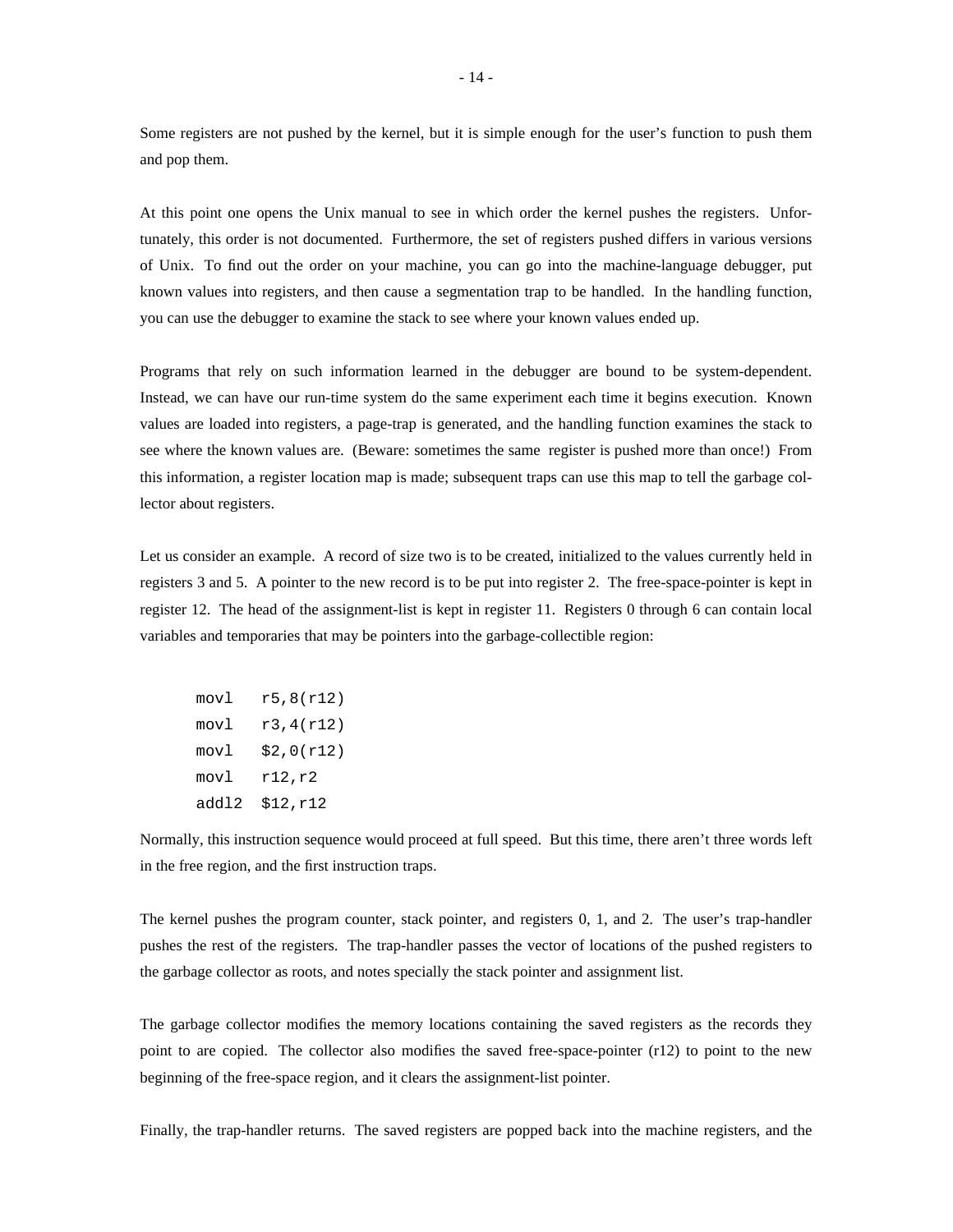mutator resumes at the beginning of the instruction that trapped.\* This time it succeeds.

Cormack[12] describes another good scheme for access to registers by user processes.

## **Conclusion**

Generational garbage collection is a great thing for languages that don't have too many assignments. The garbage collector becomes so fast that the overhead of creating records can dominate the overhead of reclaiming garbage, so it makes sense to worry about fast methods of creating new records. This paper has presented a simple, efficient arrangement of a generational garbage collector, and has described a way of chopping several instructions out of the allocation overhead.

In the runtime system for Standard ML of New Jersey[11] this garbage collector is a C program of about 500 lines. Although the compiled code allocates new records like crazy (about one word of newlyallocated memory for every 30 instructions executed; most becomes garbage), the overhead of garbage collection is still only about 5 to 10% (depending on the ratio  $\gamma_0$  of memory to data).

## **Acknowledgements**

Thanks to Trevor Jim and David MacQueen for many useful discussions, for helping with the debugging, and for comments on the manuscript.

#### **References**

- 1. John McCarthy, ''Recursive functions of symbolic expressions and their computation by machine I,'' *Communications of the ACM*, vol. 3, no. 1, pp. 184-195, ACM, 1960.
- 2. Robert R. Fenichel and Jerome C. Yochelson, ''A LISP garbage-collector for virtual-memory computer systems," *Communications of the ACM*, vol. 12, no. 11, pp. 611-612, ACM, 1969.
- 3. A. W. Appel, ''Garbage collection can be faster than stack allocation,'' *Information Processing Letters*, vol. 25, no. 4, pp. 275-279, 1987.
- 4. Henry Lieberman and Carl Hewitt, ''A real-time garbage collector based on the lifetimes of objects,'' *Communications of the ACM*, vol. 23, no. 6, pp. 419-429, ACM, 1983.
- 5. David Ungar, ''Generation scavenging: a non-disruptive high performance storage reclamation algorithm,'' *SIGPLAN Notices (Proc. ACM SIGSOFT/SIGPLAN Software Eng. Symp. on Practical Software Development Environments)*, vol. 19, no. 5, pp. 157-167, ACM, 1984.

<sup>\*</sup>On some machines (like the MC68020), the program counter saved by the kernel won't be pointing to the beginning of the trapping instruction, and the trap-handler routine must adjust the program counter.